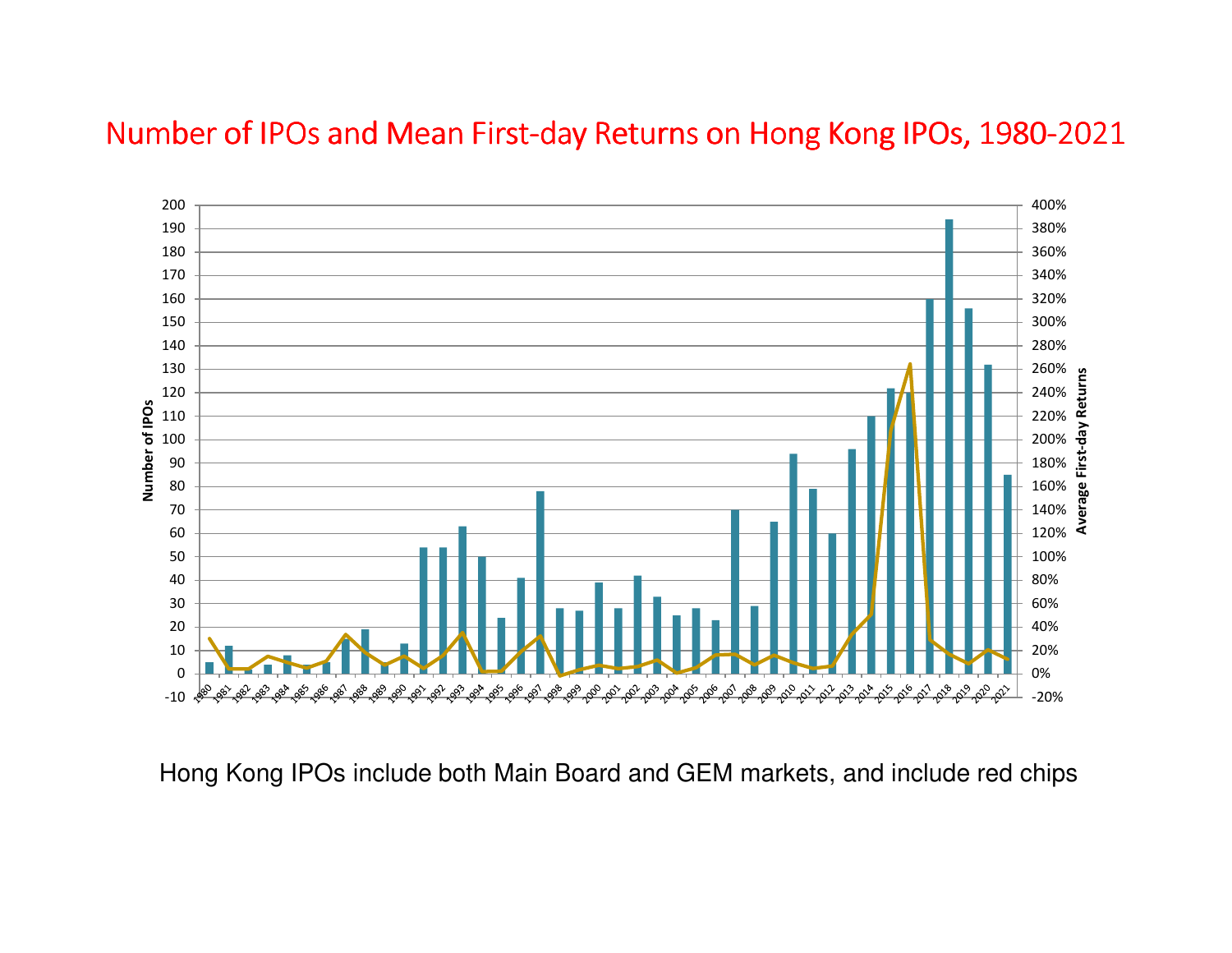## The Hong Kong Exchange has a Main Board and the GEM

## 2009-2017 IPOs, Averages

|     | First-day | Proceeds,      |
|-----|-----------|----------------|
| N   | Returns   | HK\$, millions |
| 665 | 7.7%      | \$3,150        |
| 241 | 282.3%    | <b>\$92</b>    |
|     |           |                |

GEM is Growth Enterprise Board

Main Board IPOs include Agriculture Bank of China, AIA Group, Glencore, Postal Savings Bank of China, Dalian Wanda, and Huatai Securities

Source: Dealogic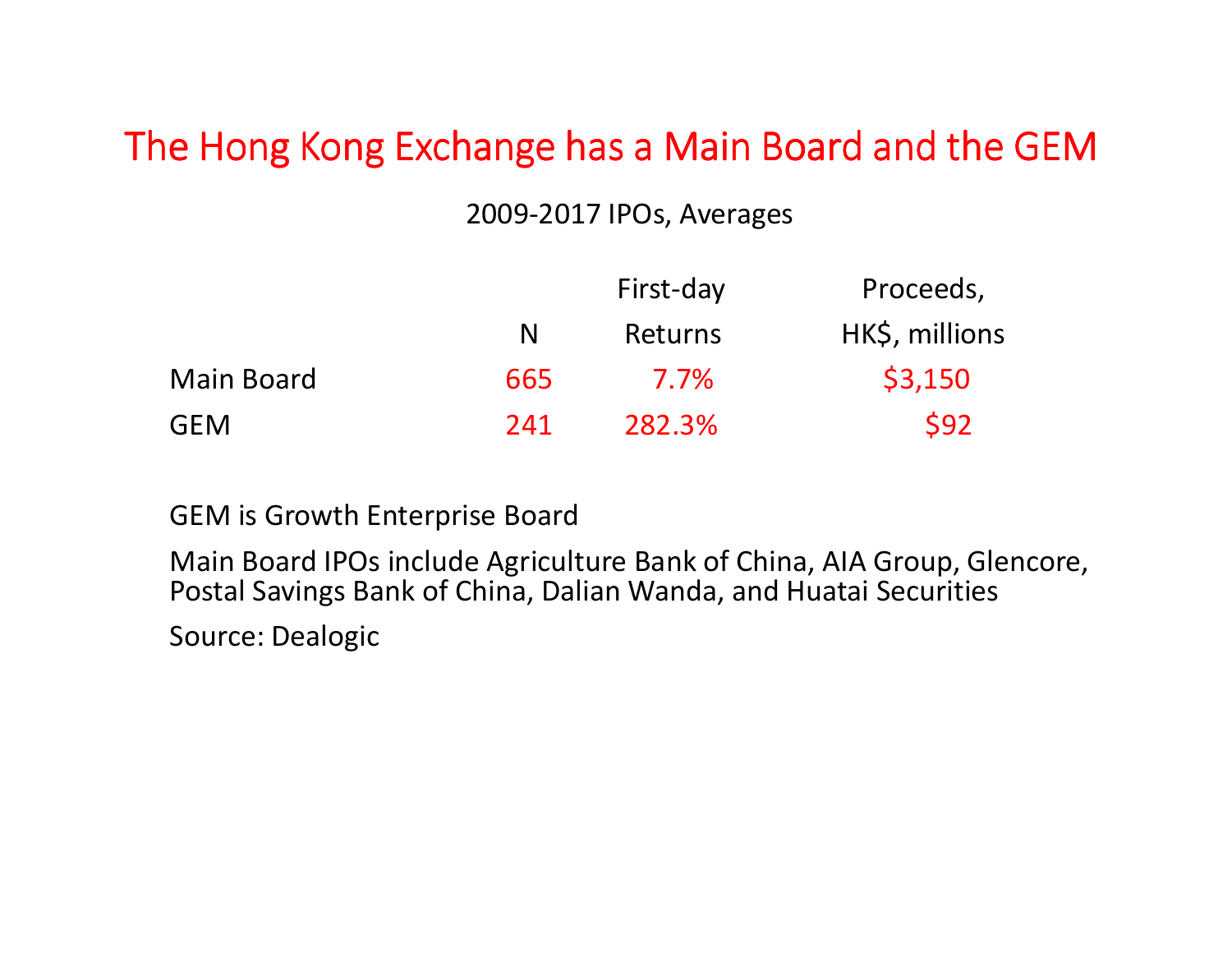## HK GEM and Main Board IPO volume and avg. initial returns, 2009-2021